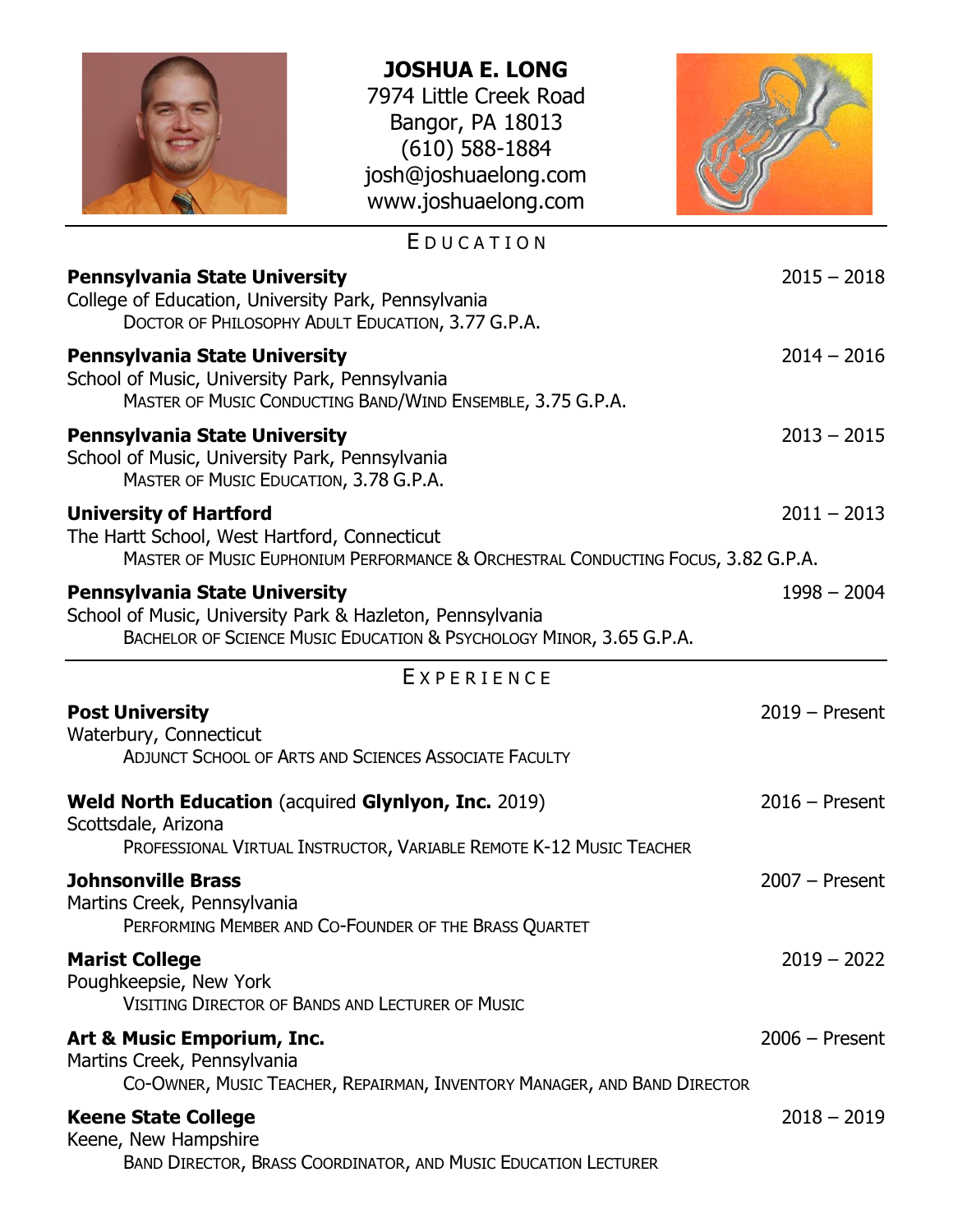| <b>Bellefonte Community Band</b><br>Bellefonte, Pennsylvania<br><b>COMMUNITY BAND DIRECTOR</b>                                                                   | $2014 - 2018$  |
|------------------------------------------------------------------------------------------------------------------------------------------------------------------|----------------|
| <b>Frostburg State University</b><br>Frostburg, Maryland<br><b>DIRECTOR OF BANDS AND APPLIED BRASS INSTRUCTION LECTURER</b>                                      | $2017 - 2018$  |
| <b>Pennsylvania State University</b><br>University Park, Pennsylvania<br>ASSISTANT CONDUCTOR, INSTRUCTOR, GRADUATE TEACHING ASSISTANT, AND RESEARCH ASSISTANT    | $2013 - 2018$  |
| <b>University of Hartford</b><br>West Hartford, Connecticut<br>ATHLETICS PEP BAND DIRECTOR FOR WOMEN'S & MEN'S BASKETBALL GAMES                                  | $2011 - 2013$  |
| RESEARCH PUBLICATION                                                                                                                                             |                |
| Long, J. E. (2020). Musicians almost absent from community band participation: A multiple case<br>study. Qualitative Research in Music Education, 2(1), 40-62.   |                |
| Long, J. E. (2019). The Bethlehem Steel Company Band: An industrial reach into the community.<br>Journal of Band Research, 54(2), 47-70.                         |                |
| RESEARCH PRESENTATION                                                                                                                                            |                |
| <b>East Coast Band Conference</b><br>Ringgold Band of Reading, Laureldale, Pennsylvania<br>How Do We Define Community Bands? - Discussion. ACCEPTED AS CLINICIAN | March 10, 2018 |
| <b>Pennsylvania Music Educators Association State Conference</b><br>Hershey, Pennsylvania<br><b>Musician Nutrition. ACCEPTED AS CO-CLINICIAN</b>                 | April 1, 2016  |
| PERFORMING EXPERIENCE                                                                                                                                            |                |
| Guest Conductor, North Jersey Composite Band                                                                                                                     | August 2021    |
| Double Bell Euphonium Soloist with Farmington Valley Band                                                                                                        | June 2013      |
| $\bigcap_{n}$                                                                                                                                                    |                |

## O R G A N I Z A T I O N A N D C O M M U N I T Y A C T I V I T Y

[New York State School Music Association \(NYSSMA\);](https://www.nyssma.org/) [Pascal International Member Association](https://pimamembers.wixsite.com/network)  (PIMA) – [Adult Education;](https://pimamembers.wixsite.com/network) [National Association of Prof. Band Instrument Repair Technicians](http://www.napbirt.org/)  [\(NAPBIRT\);](http://www.napbirt.org/) [American Association for Adult and Continuing Education](http://aaace.site-ym.com/) (AAACE); [The Association of](http://www.acbands.org/)  [Concert Bands](http://www.acbands.org/) (ACB); [The Historic Brass Society, Inc.](http://www.historicbrass.org/) (HBS); [The National Association for Music](http://www.nafme.org/)  [Education \(NAfME\);](http://www.nafme.org/) [The Pennsylvania Music Educators Association \(PMEA\);](http://www.pmea.net/) [International Tuba](http://www.iteaonline.org/)  [Euphonium Association \(ITEA\);](http://www.iteaonline.org/) and Organizer/Director/Performer for [TubaChristmas.](http://www.tubachristmas.com/)

SOFTWARE SKILL

Pyware 3D Drill Design, Smart Music Studio, Advantage Showare, Finale, Cakewalk, MacGamut, Teoria, Angel, Canvas, Blackboard, iLearn, Microsoft Office Packages, Dreamweaver, Microsoft Expression Studio, iMovie, and QuickTime. Experience with Macintosh and Microsoft Windows platforms.